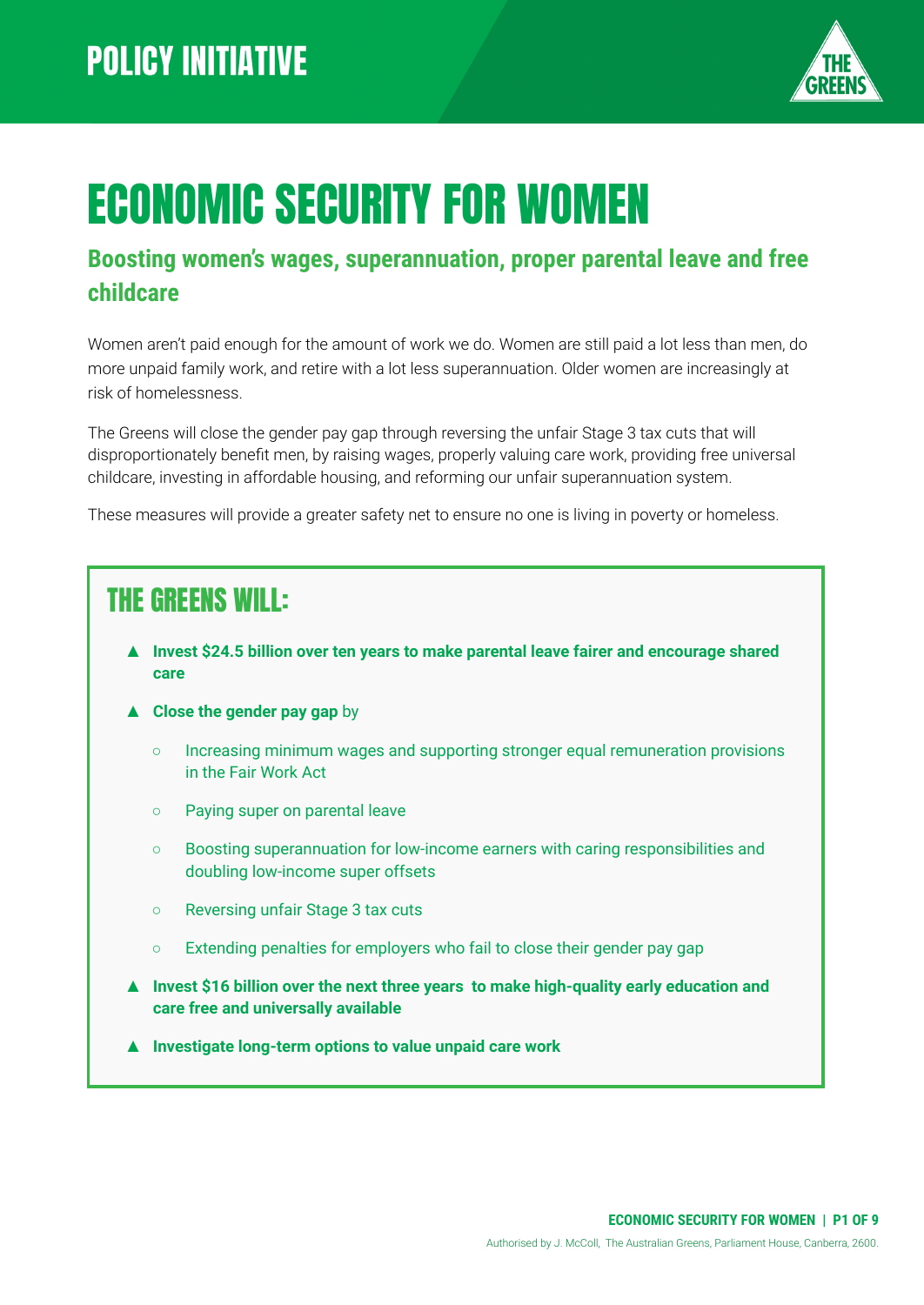

- **▲ Support women-led businesses** through low interest loans in regional areas, greater access to funding, and encouraging procurement targets for government agencies,
- **▲ Build one million public and community homes** so women can access safe, affordable, and appropriate homes throughout their lives
- **▲ Require a Women's Budget Impact Statement** to consider the gendered impacts of budget allocations before they are made
- ▲ **Develop a National Gender Equality Strategy** and require explicit analysis of the gendered impacts of policy decisions
- ▲ **Implement all recommendations of the Respect@Work and Set the Standard reports** to ensure women are safe, equal, and respected at work

### PAYING FOR OUR PLAN

By making billionaires and big corporations pay their fair share of tax and winding back handouts to big polluters, we can build a better life for all of us.

1 in 3 big corporations pays no tax and many big corporations and billionaires send their profits offshore tax free.

The Greens will tax billionaires with a new 'billionaires tax', require big corporations making excessive profits to pay a 'corporate super-profits tax' and axe billions of dollars in handouts to the coal, oil and gas giants that are driving the climate crisis.

These measures have all been costed by the independent Parliamentary Budget Office.

When big corporations and billionaires pay their fair share, everyone can have the services they need for a better life.

#### **Fairer paid parental leave**

*Making paid parental leave available for both parents can foster a more equal division of caring responsibilities and set up habits for life.* 1 The workforce participation of mothers is considerably higher in countries with both a strong paid parental leave scheme and available, affordable childcare.<sup>2</sup>

<sup>1</sup> Grattan Institute. August 2020. *Cheaper childcare: A practical plan to boost*

 $2$  See n15 *female workforce participation*, p44. [https://grattan.edu.au/wp-content/uploads/2020/08/Cheap](https://grattan.edu.au/wp-content/uploads/2020/08/Cheaper-Childcare-Grattan-Institute-Report.pdf) [er-Childcare-Grattan-Institute-Report.pdf](https://grattan.edu.au/wp-content/uploads/2020/08/Cheaper-Childcare-Grattan-Institute-Report.pdf)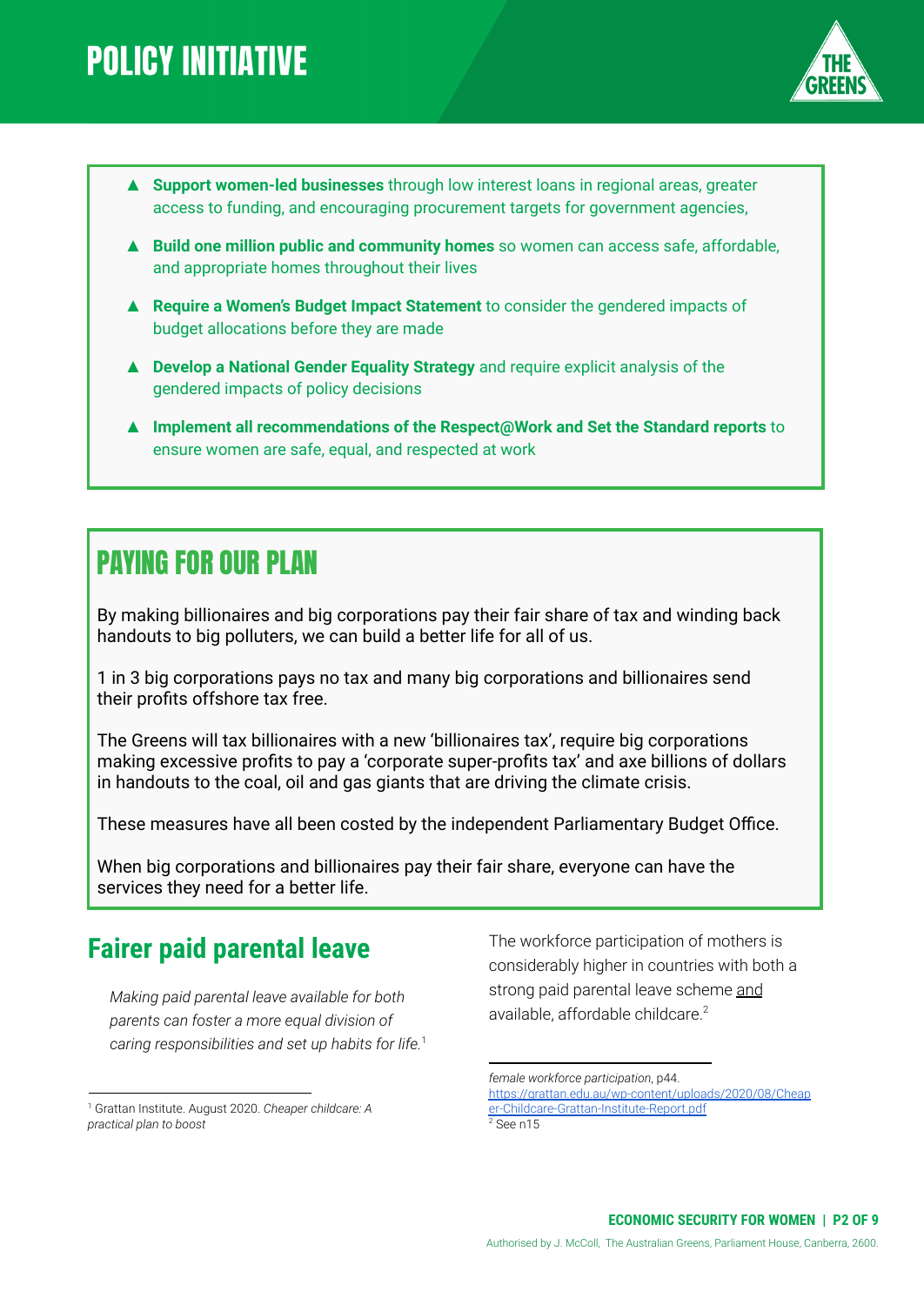Despite measures allowing fathers to take parental leave, only 1 in 20 fathers take parental leave beyond the legislated "dad and partner leave" entitlements.<sup>3</sup>

Studies have found that dedicated leave for both partners ('use it or lose it') is more effective in encouraging long-term sharing of care and household responsibilities than simply extending the overall leave available to parents.<sup>4</sup>

The Greens will invest \$24.5 billion over ten years to reform the paid parental leave scheme and provide families with flexibility to juggle their work and caring responsibilities in the way that works best for them.

To encourage more equitable care arrangements, the Greens will provide a 26 week parental leave package, to be shared between parents:

- ▲ 6 weeks to be taken exclusively by one parent
- ▲ 6 weeks to be taken exclusively by the other parent

[https://www.nordicpolicycentre.org.au/fathers\\_quota](https://www.nordicpolicycentre.org.au/fathers_quota) Sarah Duffy et al. August 2019. "Father's days: increasing the 'daddy quota' in parental leave makes everyone happier". *The Conversation*.

▲ 14 weeks to be taken in whichever combination the family decides

Single parents are entitled to take the full 26 weeks themselves.

Parental leave will be paid at pro rata the parent taking leave's existing wage (up to \$100,000 p/a). This parental leave scheme will complement employer-provided programs, not replace them.

The Greens will also ensure superannuation contributions are paid on parental leave.

Currently, where a birth mother earns more than the threshold amount, she is not able to transfer her leave entitlements to her partner, even where the partner's wage is lower than the threshold. For families where the other parent earns more than the threshold amount, this restriction does not apply.

As a result, many families where the birth mother is the higher-wage earner cannot choose to share leave entitlements.

The Greens will remove this restriction, allowing more families to access paid parental leave and greater flexibility in shared care.

#### **Flexible work**

Availability of flexible work is a critical factor for many parents in deciding whether to return to work.<sup>5</sup>

Covid has demonstrated that workers are able to work effectively from home, and that



<sup>3</sup> Australian Institute of Family Studies. "Fathers and parental leave."

[https://aifs.gov.au/aifs-conference/fathers-and-parental-lea](https://aifs.gov.au/aifs-conference/fathers-and-parental-leave) [ve.](https://aifs.gov.au/aifs-conference/fathers-and-parental-leave) In 2019-20, men accounted for

only 6.5% of primary carer leave taken in Australia (WGEA. 2020. *Australia's Gender Equality Scorecard*)

<sup>4</sup> See, for example, Ásdís Aðalbjörg Arnalds. 2019. "The fathers' quota in Iceland for 19 years: Impact on work and care" - Presentation at The Australia Institute Nordic Policy Centre Roundtable on Paid Parental Leave.

[https://theconversation.com/fathers-days-increasing-the-da](https://theconversation.com/fathers-days-increasing-the-daddy-quota-in-parental-leave-makes-everyone-happier-122047) [ddy-quota-in-parental-leave-makes-everyone-happier-12204](https://theconversation.com/fathers-days-increasing-the-daddy-quota-in-parental-leave-makes-everyone-happier-122047) [7](https://theconversation.com/fathers-days-increasing-the-daddy-quota-in-parental-leave-makes-everyone-happier-122047)

 $5$  4 in 5 Australian women with a child under 2 who have returned to paid work use some kind of flexible working arrangement: ABS (2018b, Table 15).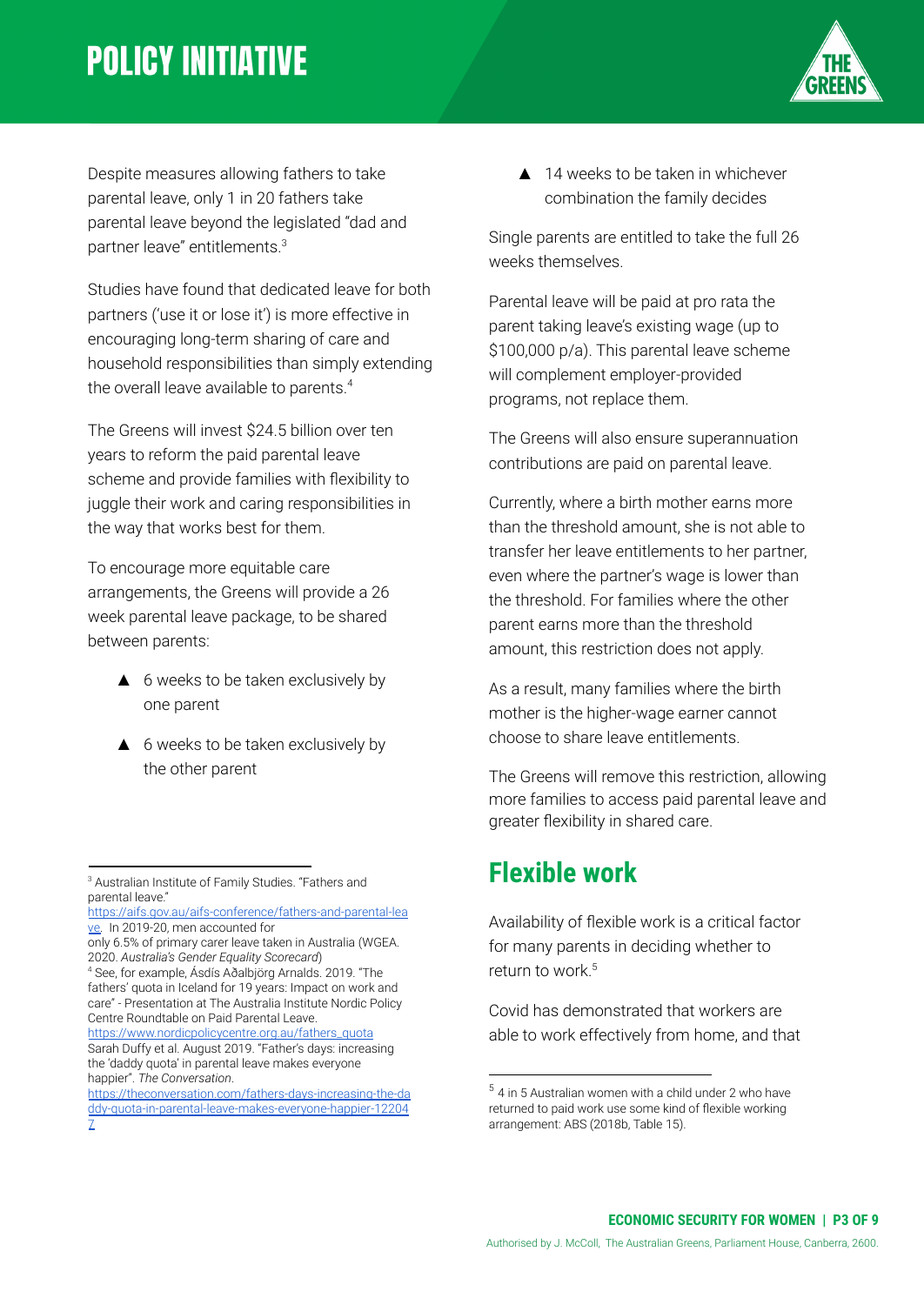

this makes a material difference to shared care.

The Greens will rewrite our labour laws to require employers to grant reasonable requests for family friendly working arrangements, including later start times, shared roles, or days working from home.<sup>6</sup>

Normalising flexible working arrangements recognises the productivity benefits of ensuring all workers can juggle family and work responsibilities.

#### **Higher wages**

Women make up 61% of workers being paid based on an award, and the majority of workers earning a minimum wage.

The Greens will rewrite labour laws to raise the minimum wage and ensure women in part-time, casual and low income roles have greater economic security.<sup>7</sup>

Closing the gender pay gap also requires decisive, targeted policy changes in the wages paid in female dominated sectors.

Pushing a wheelchair is not inherently less valuable than pushing a wheelbarrow, yet average wages in care sectors remain lower than in construction.

The Greens will strengthen the 'equal remuneration' provisions of the Fair Work Act to achieve greater pay parity between roles

and require the Fair Work Commission to actively close the gender pay gap.

Workplace Gender Equality Agency data consistently shows that heavily female-dominated sectors such as health care, social assistance and education remain amongst the lowest paid.<sup>8</sup>

The Greens will increase award wages in these sectors by 0.5% above CPI each year for 10 years. $9$  Paying higher wages will improve economic security for individual women, attract and retain staff to these critical sectors, and close the gender pay gap by up to 4 percentage points.<sup>10</sup>

#### **Addressing the parenting penalty for low income earners**

Time out of the workforce to care for children significantly reduces the retirement income of many women, particularly those on low incomes.

The Greens will contribute \$500 per year to the superannuation accounts of low income earners who are primary carers for

[eS4W-Future-of-Work-Recommendation-Paper\\_20210430.p](https://www.security4women.org.au/wp-content/uploads/2021/05/eS4W-Future-of-Work-Recommendation-Paper_20210430.pdf) df [\(security4women.org.au\)](https://www.security4women.org.au/wp-content/uploads/2021/05/eS4W-Future-of-Work-Recommendation-Paper_20210430.pdf)

<sup>&</sup>lt;sup>6</sup> See our Rewrite labour Laws policy

<sup>7</sup> See Better Rights, More Pay, Secure Jobs, <https://greens.org.au/platform/jobs>

<sup>8</sup> WGEA, 2019, Gender Segregation in Australia's Workforce [www.wgea.gov.au/publications/gender-segregation-in-austr](http://www.wgea.gov.au/publications/gender-segregation-in-australias-workforce) [alias-workforce](http://www.wgea.gov.au/publications/gender-segregation-in-australias-workforce)

<sup>10</sup> Economic Security 4 Women, 2021, "Women and The Future of Work" Recommendation Paper. <sup>9</sup> Where the industry average wages growth rate exceeds CPI +0.5%, then this growth rate would be applied instead.

For details of our policy on wages and conditions in the Aged Care sector, see Higher Quality Aged Care for All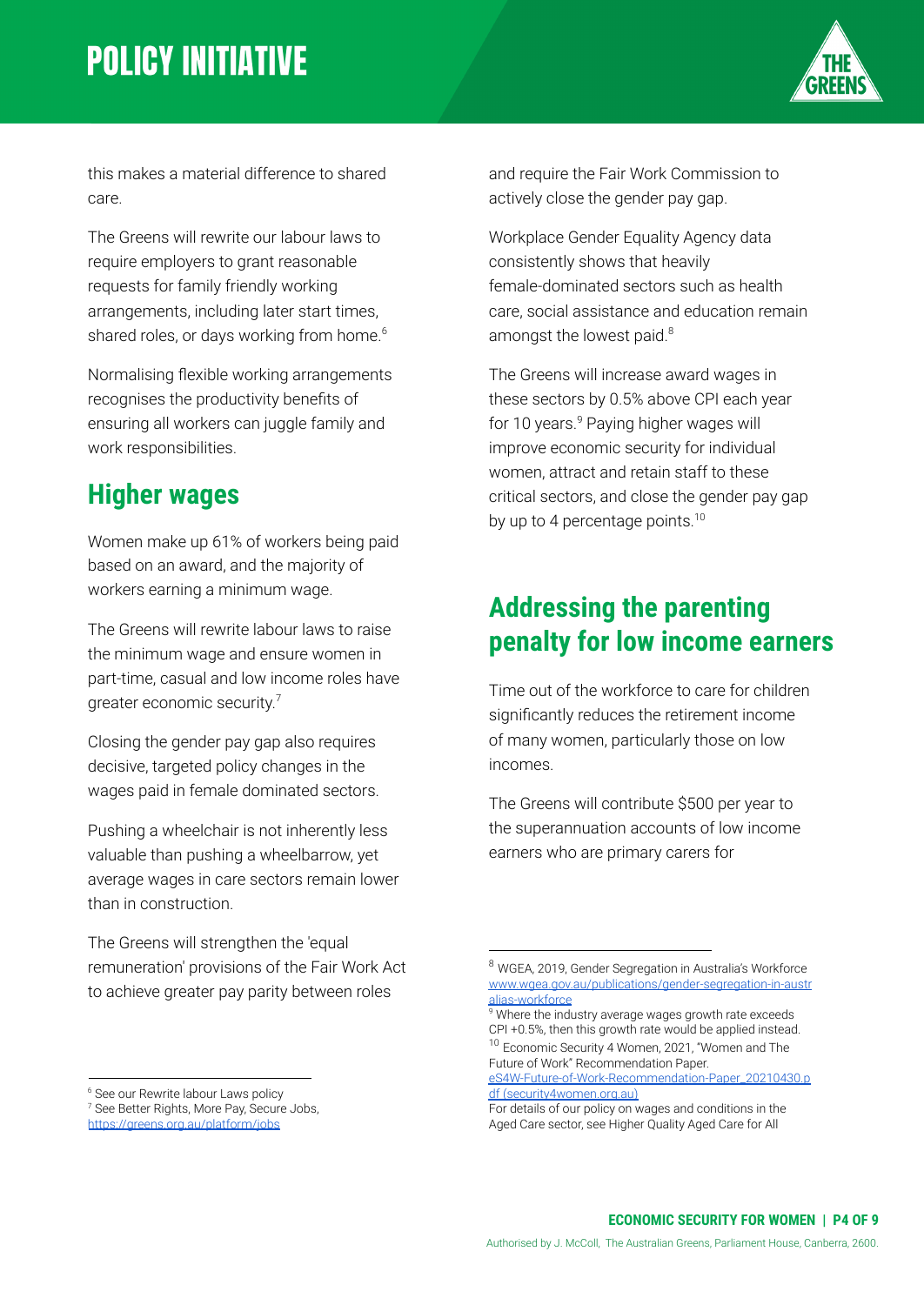

- ▲ one or more children under 6 years old
- ▲ one or more children under 16 years old who have a disability requiring intensive care.

#### **Reversing Stage 3 tax cuts**

The Morrison Government's Stage 3 tax cuts will worsen the gender pay gap, giving men about \$2 for every \$1 women receive.<sup>11</sup>

The Greens will reverse these unfair cuts and ensure the tax system isn't entrenching inequality.

#### **Target the gender pay gap**

The gender pay gap in Australia is 13.8%, with men working full time taking home, on average, \$25,800 more than women working full time each year. The Workplace Gender Equality Agency estimates that it will be 26 years before this gap closes completely. 12

To improve data collection and action on gender equality in the workplace, the Greens will invest \$40 million over 10 years to extend workplace gender reporting obligations to the public sector and businesses employing more than 50 staff.

We will also work to

11

- ▲ require large businesses to include gender pay gap data in annual reports
- ▲ boost the Workplace Gender Equality Agency's powers to take action against employers who do not take action to address gender pay gaps in their organisation, including making lagging companies ineligible for government grants and contracts.

We will also legislate to remove pay gag clauses that prevent women on contracts in the private sector talking about what they get paid.

#### **Boosting retirement savings for low income earners**

Currently, 3 million Australians receive a Low Income Superannuation Tax Offset (LISTO) of up to \$500 per year into their retirement savings account, 2 million of them are women.

The Greens will double the LISTO payment cap to \$1,000, allowing millions of women on low incomes to save more for their retirement.

#### **Valuing care work**

The Greens are committed to valuing caring work, which is essential to society and as valuable as other forms of work. Estimates

[www.theguardian.com/australia-news/2021/jul/29/tax-cuts](http://www.theguardian.com/australia-news/2021/jul/29/tax-cuts-backed-by-labor-will-give-men-2-for-every-1-women-get-greens-modelling-shows) [-backed-by-labor-will-give-men-2-for-every-1-women-get-gre](http://www.theguardian.com/australia-news/2021/jul/29/tax-cuts-backed-by-labor-will-give-men-2-for-every-1-women-get-greens-modelling-shows) [ens-modelling-shows](http://www.theguardian.com/australia-news/2021/jul/29/tax-cuts-backed-by-labor-will-give-men-2-for-every-1-women-get-greens-modelling-shows)

<sup>12</sup> WGEA. 2021. *Gender Equity Insights 2021: Making It A Priority*,

[https://www.wgea.gov.au/publications/gender-equity-insigh](https://www.wgea.gov.au/publications/gender-equity-insights-series) [ts-series](https://www.wgea.gov.au/publications/gender-equity-insights-series)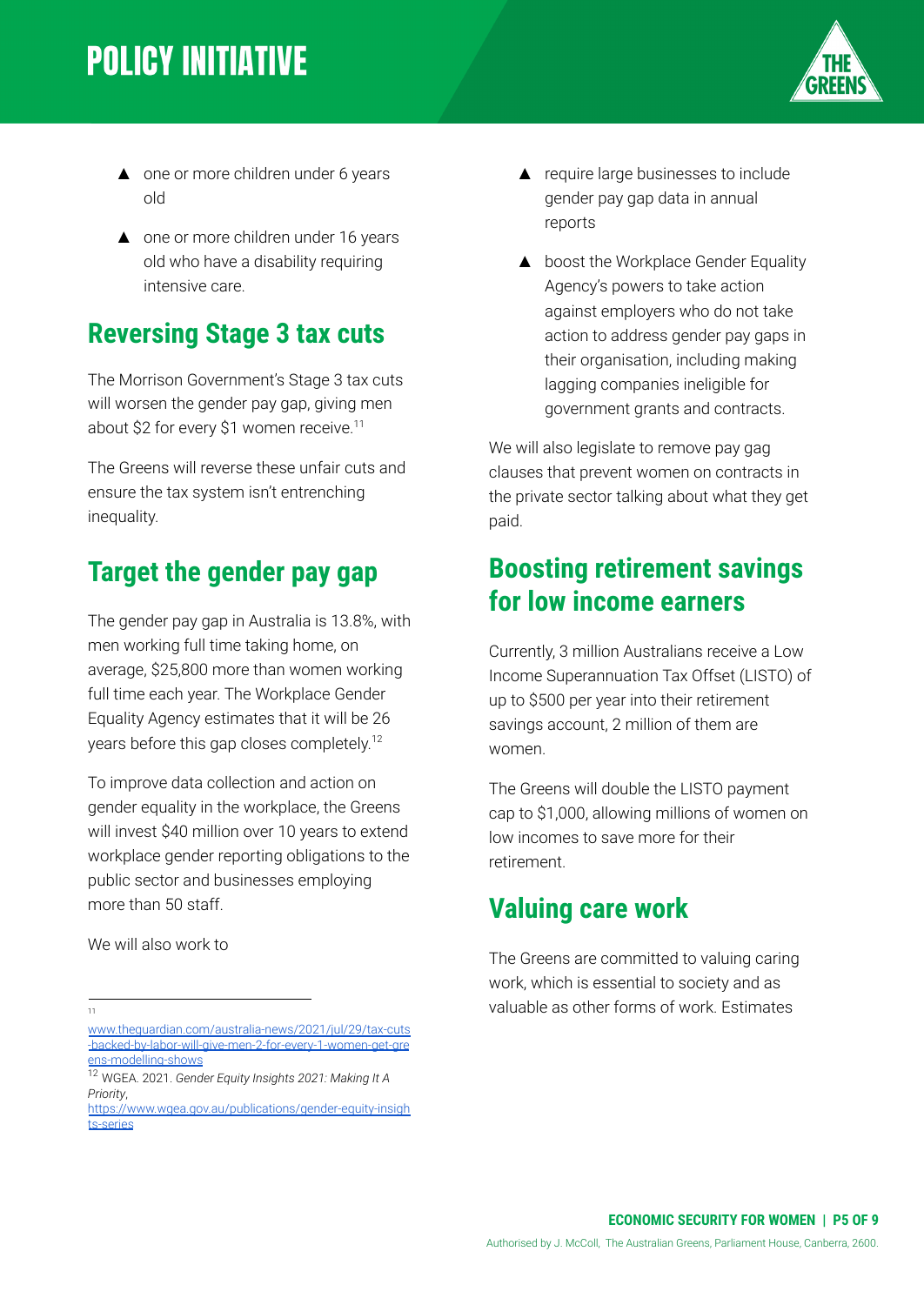

suggest that the value of unpaid care work to the economy is \$560 billion each year.<sup>13</sup>

Women continue to perform the bulk of caring responsibilities and unpaid domestic labour, which can affect their capacity to undertake paid work. This division was further exacerbated during Covid.<sup>14</sup>

The Greens will task the Productivity Commission with investigating options to value unpaid caring work $15$ . We will use the Commission's findings to develop a roadmap towards ensuring care work is properly recognised and compensated.

### **Free and universal early childhood education and care**

Early childhood education is too expensive and too hard to access. It's holding kids back, limiting choices about care, holding women back from the workforce, and adding financial pressure on families.

The Greens will invest \$16 billion over the next three years to make childcare free for everyone; we will expand access to early childhood education, establish specialised cultural early education for First Nations

<sup>13</sup> PWC. 2017. *Understanding the Unpaid Economy.* [https://www.pwc.com.au/australia-in-transition/publication](https://www.pwc.com.au/australia-in-transition/publications/understanding-the-unpaid-economy-mar17.pdf) [s/understanding-the-unpaid-economy-mar17.pdf](https://www.pwc.com.au/australia-in-transition/publications/understanding-the-unpaid-economy-mar17.pdf) (this figure includes \$410B in unpaid childcare)

children, and phase out for-profit early learning providers.<sup>16</sup>

### **Supporting women-led businesses**

Businesses with female founders and executives employ, on average, six times as many women as other businesses.<sup>17</sup> The Greens will help these businesses to grow and provide employment opportunities for more women.

#### **Micro-financing facility**

The Greens will establish a \$10 million micro-financing facility to provide low and no interest loans up to \$10,000 to women-led businesses who struggle to access traditional finance.

The micro-financing scheme would also offer financial training to borrowers, and refer businesses to the Boosting Female Founders Initiative for mentoring and support.

#### **Procurement policies**

The Greens will work with government agencies to introduce targets of 3% of their annual procurement budget with women-led businesses.

Setting minimum procurement targets for women-led businesses benefits everyone in the supply chain and helps women-led businesses to grow. 18

<sup>15</sup> See *End the Insecure Work Crisis & Deliver a Jobs Guarantee* policy. The unpaid care work analysis may be delegated to the Productivity Commission. <sup>14</sup> ABS. Household Impacts of COVID-19 Survey, May 2021. [https://www.abs.gov.au/statistics/people/people-and-com](https://www.abs.gov.au/statistics/people/people-and-communities/household-impacts-covid-19-survey/may-2021) [munities/household-impacts-covid-19-survey/may-2021](https://www.abs.gov.au/statistics/people/people-and-communities/household-impacts-covid-19-survey/may-2021)

<sup>&</sup>lt;sup>16</sup> See Free and Universal Early Childhood Education and Care policy.

<sup>&</sup>lt;sup>17</sup> Economic Security for Women - Femeconomy presentation, June 2021

<sup>18</sup> EY. June 2021. *Advancing women-owned businesses in the COVID-19 recovery*, p38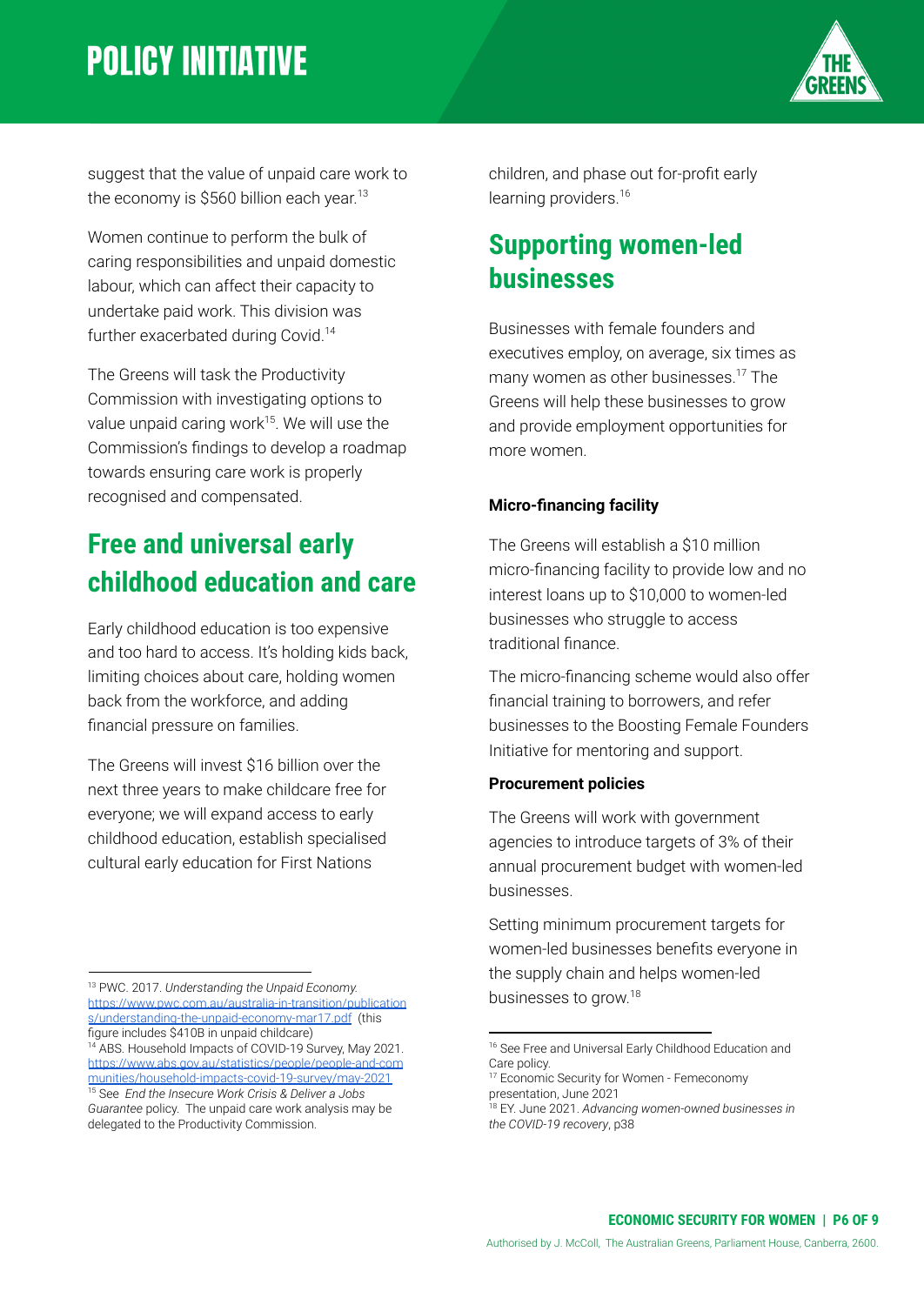

#### **Access to Entrepreneurs Program**

The Greens will help more women-led businesses to seek support under the existing capped-funding Entrepreneurs Program by:

- ▲ recognising women-led businesses as a Growth Sector, and
- ▲ reducing the turnover threshold for eligibility to \$750,000 (in line with the threshold for rural and regional businesses).

#### **Women's Budget Impact Statement**

As Minister for Women, Tony Abbott scrapped the long-held practice of preparing a Women's Budget Impact Statement, which applied a gender-lens during budget development to consider the impacts on women.

In 2021-22, the Morrison Government released a post-facto Women's Budget Statement - a collation of budget announcements targeted at women. This is a step in the right direction, but still falls short of giving detailed consideration to the impacts on women of *all policies during budget development*.

The Greens will mandate development of a Women's Budget Impact Statement to ensure that all Budget allocations consider the impacts on women's safety and economic security.

#### **Gender Equality Strategy**

The Greens will develop a whole of government National Gender Equality Strategy to guide action to address inequality. The Strategy will link to work being done by the APS, the development of respectful relationship education curriculum, and to the National Plan to End Violence Against Women, recognising that gender inequality is a key driver of gendered violence.

We will also require gender equality analysis of all new policies and legislation.

#### **One million homes**

People wait for over a decade to access social housing in some parts of Australia, while hundreds of thousands of people seek help from homelessness services every year.

Women, especially older women, have been the fastest growing group of people experiencing homelessness.<sup>19</sup>

The Greens will establish a Federal Housing Trust to build one million public and social homes across cities, towns, regions and remote areas over 20 years, and a shared equity scheme to enable women to own their home and have greater security in retirement.  $20$ 

The scale of the build would obliterate social housing waiting lists and reduce homelessness, particularly for vulnerable

<sup>19</sup> Australian Human Rights Commission, Risk of Homelessness in Older Women <https://humanrights.gov.au/our-work/age-discrimination/p rojects/risk-homelessness-older-women>

<sup>&</sup>lt;sup>20</sup> See One Million Homes policy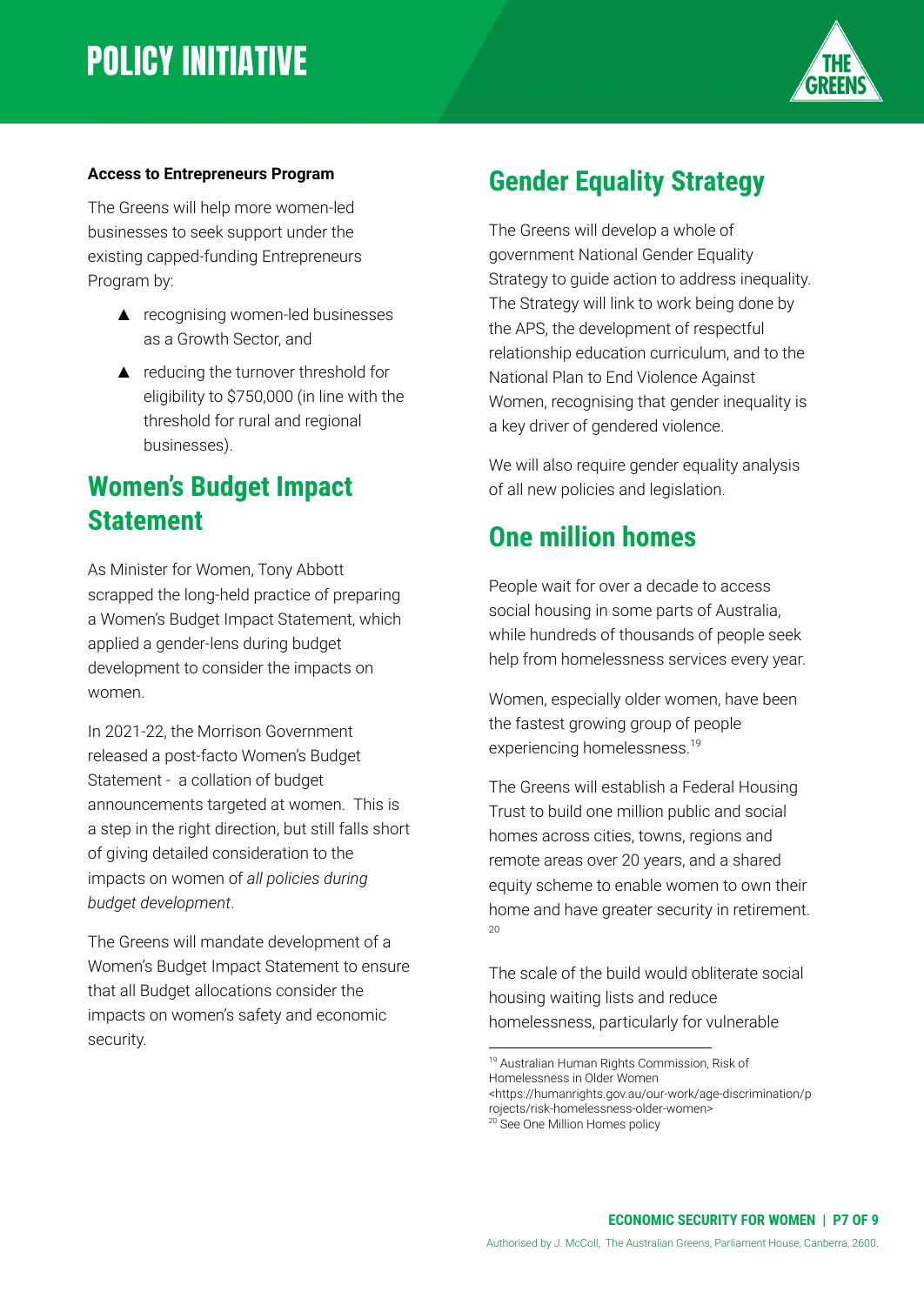

older women, women escaping violence, First Nations and migrant women.

### **Safer workplaces**

The National Sexual Harassment survey found that nearly 40% of women have been harassed at work, but many do not report the harassment for fear of reprisal or lack of confidence that any action will be taken.<sup>21</sup>

The Australian Human Rights Commission's comprehensive report, *Respect@Work*, provides a roadmap towards safer, non-discriminatory workplaces, but the government has failed to act on all its recommendations.

The Greens will implement all 55 recommendations in full, including:

- ▲ A positive duty on employers to prevent sexual harassment and sex-based discrimination in their workplace
- ▲ Giving the AHRC powers to investigate systemic discrimination and harassment
- ▲ Allowing class actions for sexual harassment and sex-based discrimination
- ▲ \$8 million per year to fund Working Women's Centres in all States and **Territories**

To ensure that perpetrators are held accountable and sexual harassment is not swept under the carpet, we will also prohibit non-disclosure agreements unless requested by victims and allow factual information about the outcome of harassment claims to be made public by the victim.

Parliament needs to lead by example and set the standard for gender equity and a no-tolerance approach to harassment and bullying at work. The Greens will implement all 28 recommendations of the Australian Human Rights Commission's *Set the Standard* report, including:

- ▲ Implementing gender equity and diversity strategies
- ▲ Maintaining the new independent process for bullying and harassment complaints
- ▲ Requiring all MPs and senior staff to undertake regular, comprehensive anti-bullying and harassment training
- ▲ Introducing an enforceable Code of Conduct for all politicians and senior staff.

#### **HOW THE GREENS HAVE BEEN FIGHTING FOR YOU**

#### **In the last parliament, it was the Greens who:**

▲ Pushed for gender equality reporting requirements to be extended to the

<sup>21</sup> Australian Human Rights Commission. 2018. *Everyone's business: Fourth national survey on sexual harassment in Australian workplaces*